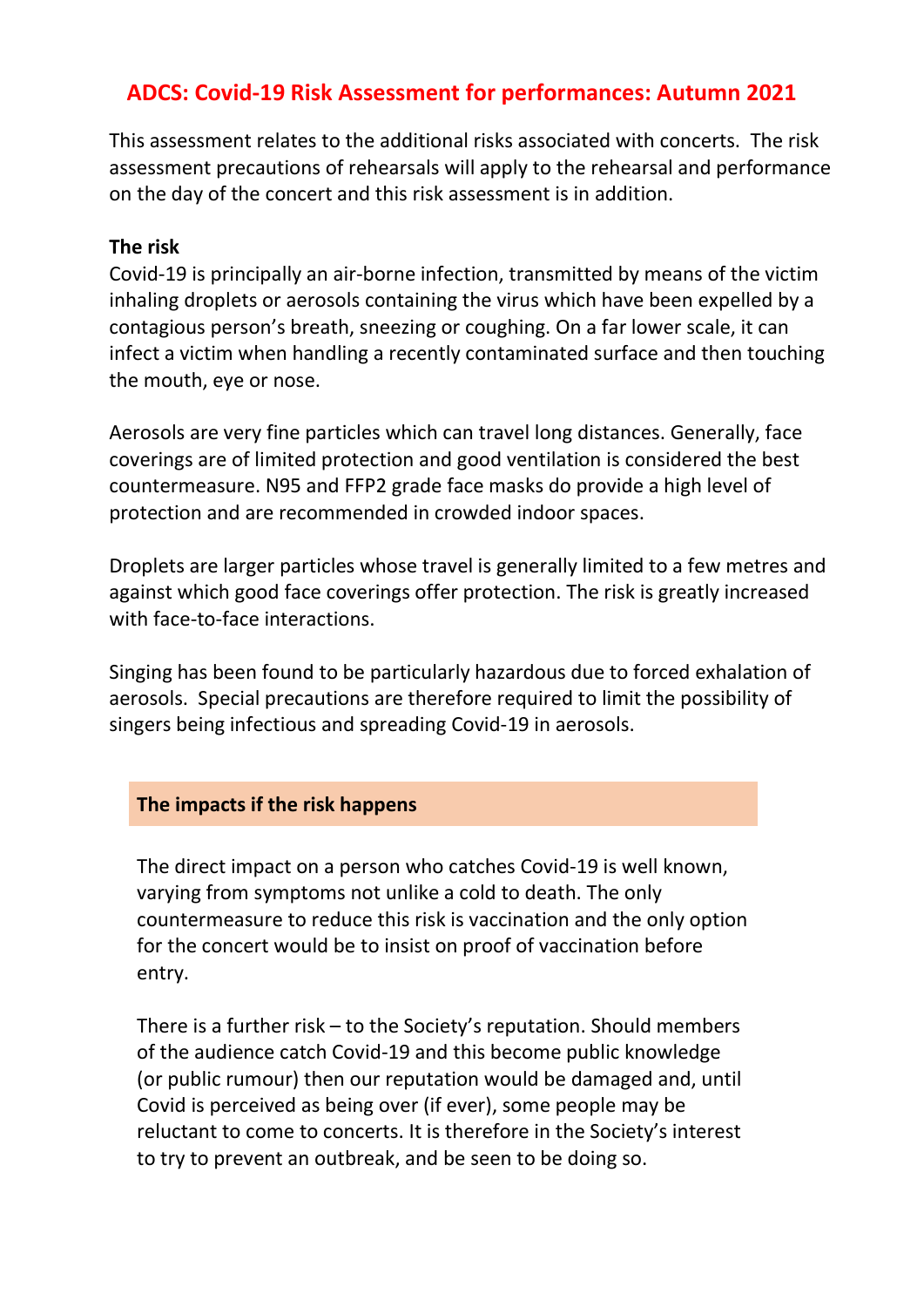Nothing can remove the risks: the aim is to reduce the likelihood of an occurrence.

| <b>Transmission risk</b>         | <b>Possible mitigations and actions</b>                                                                                                                                                                                                                                                                                                                                                                                                               |  |
|----------------------------------|-------------------------------------------------------------------------------------------------------------------------------------------------------------------------------------------------------------------------------------------------------------------------------------------------------------------------------------------------------------------------------------------------------------------------------------------------------|--|
| <b>Aerosol, droplet, surface</b> | Ensure no infectious people attend                                                                                                                                                                                                                                                                                                                                                                                                                    |  |
|                                  | Ask <b>Members</b> and <b>Performers</b> to do their own<br>health assessment including a lateral flow test on<br>the day of the concert and stay away if:<br>- they have symptoms / feel unwell<br>- tested positive (PCR or Lateral flow)<br>- have been told to self-isolate<br>- are quarantining after a visit abroad<br>Ask audience not to come if they or their party are<br>unwell or tested positive. Offer to refund their<br>ticket money |  |
|                                  | Know who has been at the concert                                                                                                                                                                                                                                                                                                                                                                                                                      |  |
|                                  | Register of members & performers kept                                                                                                                                                                                                                                                                                                                                                                                                                 |  |
|                                  | Ticket sales encouraged in advance and names kept                                                                                                                                                                                                                                                                                                                                                                                                     |  |
|                                  | <b>Communicate</b>                                                                                                                                                                                                                                                                                                                                                                                                                                    |  |
|                                  | Publicity includes information on precautions to be<br>taken by performers for audience                                                                                                                                                                                                                                                                                                                                                               |  |
|                                  | expected behaviours sent to all members and<br>performers                                                                                                                                                                                                                                                                                                                                                                                             |  |
| <b>Surface</b>                   | <b>Clean more often</b>                                                                                                                                                                                                                                                                                                                                                                                                                               |  |
|                                  | Venue sprayed before rehearsal and between that<br>and performance                                                                                                                                                                                                                                                                                                                                                                                    |  |